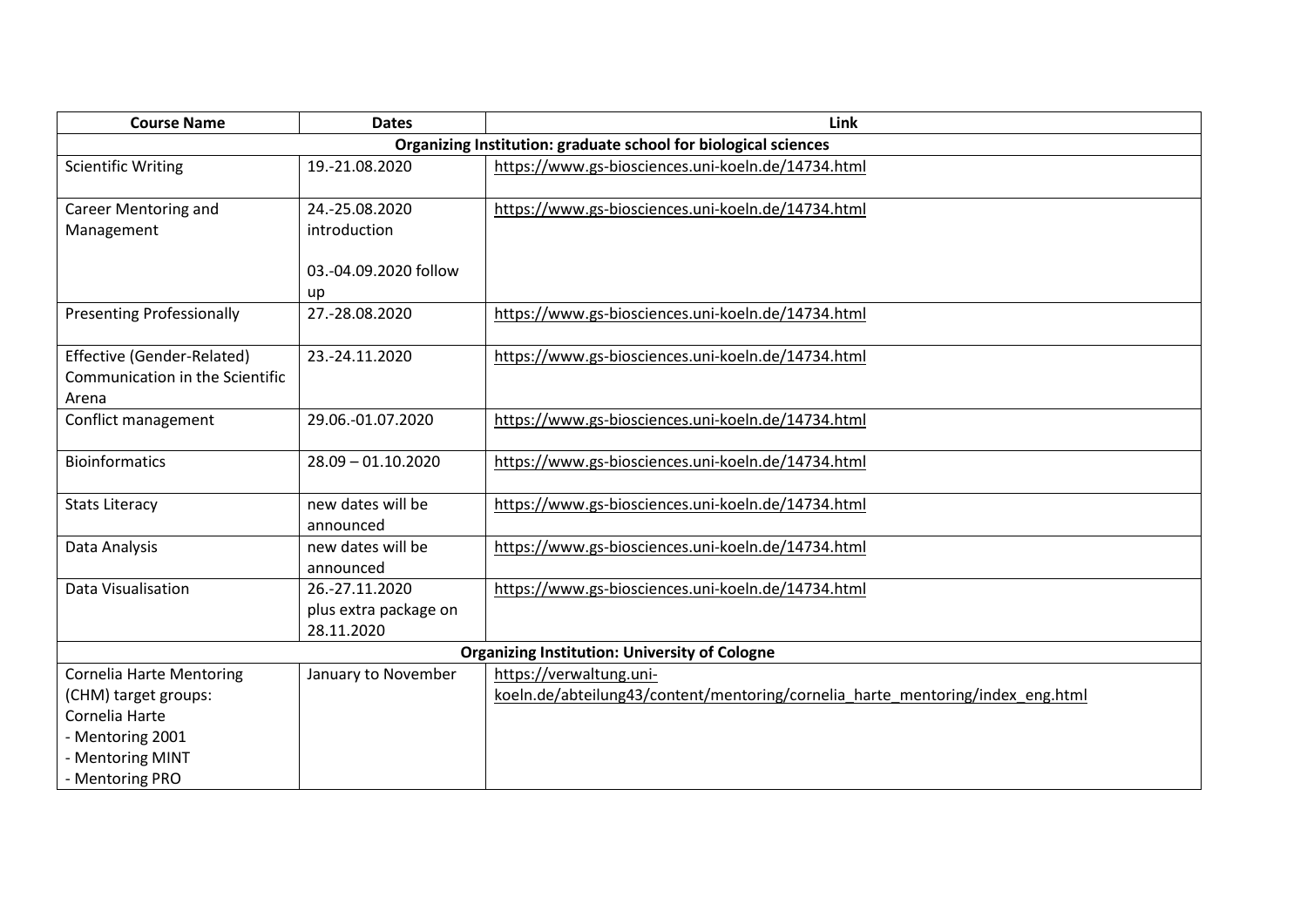| <b>Gender Mentoring-Agentur</b>      | March to October      | https://verwaltung.uni-                                                                    |
|--------------------------------------|-----------------------|--------------------------------------------------------------------------------------------|
|                                      |                       | koeln.de/abteilung43/content/mentoring/gender mentoring agentur/index ger.html             |
| IFS-Mentoring: Mentoring             | once a year (start in | https://verwaltung.uni-koeln.de/abteilung43/content/mentoring/ifs mentoring/index ger.html |
| Program for International            | January)              |                                                                                            |
| <b>Female Scholars</b>               |                       |                                                                                            |
| <b>Project Management - Basics</b>   | <b>ONLINE</b>         | https://verwaltung.uni-                                                                    |
| and Methods for Scientific           | 27.05.20              | koeln.de/abteilung43/content/academic staff program/programm amp anmeldung fuer alle wis   |
| <b>Projects Managers</b>             |                       | senschaftlerinnen/index ger.html                                                           |
| Selbstsicher auftreten &             | 28.05.20              | https://verwaltung.uni-                                                                    |
| Präsenz zeigen                       |                       | koeln.de/abteilung43/content/academic staff program/programm amp anmeldung fuer alle wis   |
|                                      |                       | senschaftlerinnen/index ger.html                                                           |
| Karriereplanung auf dem Weg          | <b>ONLINE</b>         | https://verwaltung.uni-                                                                    |
| zur Professur                        | $08.06. - 09.06.20$   | koeln.de/abteilung43/content/early career researchers/postdocs/workshops amp networking/ve |
|                                      |                       | ranstaltungen fuer postdocs/index ger.html                                                 |
| Career Perspectives in the           | <b>ONLINE</b>         | https://verwaltung.uni-                                                                    |
| Natural and Life Sciences for        | $28.07 - 30.07.20$    | koeln.de/abteilung43/content/early career researchers/doktorandinnen/workshops amp networ  |
| advanced doctoral candidates         |                       | king/veranstaltungen fuer doktorandinnen/index ger.html                                    |
| and early postdocs                   |                       |                                                                                            |
| Good Scientific Practice for the     | 25.08. - 26.08.20     | https://verwaltung.uni-                                                                    |
| <b>Experimental Disciplines (for</b> |                       | koeln.de/abteilung43/content/early career researchers/doktorandinnen/workshops amp networ  |
| PhD Students)                        |                       | king/veranstaltungen fuer doktorandinnen/index ger.html                                    |
| Presenting 2.0 - Alternatives        | 09.09.20              | https://verwaltung.uni-                                                                    |
| and Add-ons to Powerpoint            |                       | koeln.de/abteilung43/content/academic staff program/programm amp anmeldung fuer alle wis   |
|                                      |                       | senschaftlerinnen/index ger.html                                                           |
| <b>Getting Started with Research</b> | 16.09.20              | https://verwaltung.uni-                                                                    |
| Data Management                      |                       | koeln.de/abteilung43/content/early career researchers/doktorandinnen/workshops amp networ  |
|                                      |                       | king/veranstaltungen_fuer_doktorandinnen/index_ger.html                                    |
| Konfliktmanagement im                | 21.09.20              | https://verwaltung.uni-                                                                    |
| Wissenschaftsalltag                  |                       | koeln.de/abteilung43/content/academic_staff_program/programm_amp_anmeldung_fuer_alle_wis   |
|                                      |                       | senschaftlerinnen/index ger.html                                                           |
| Story Telling in Academia            | 22.09.20              | https://verwaltung.uni-                                                                    |
|                                      |                       | koeln.de/abteilung43/content/early career researchers/doktorandinnen/workshops amp networ  |
|                                      |                       | king/veranstaltungen fuer doktorandinnen/index ger.html                                    |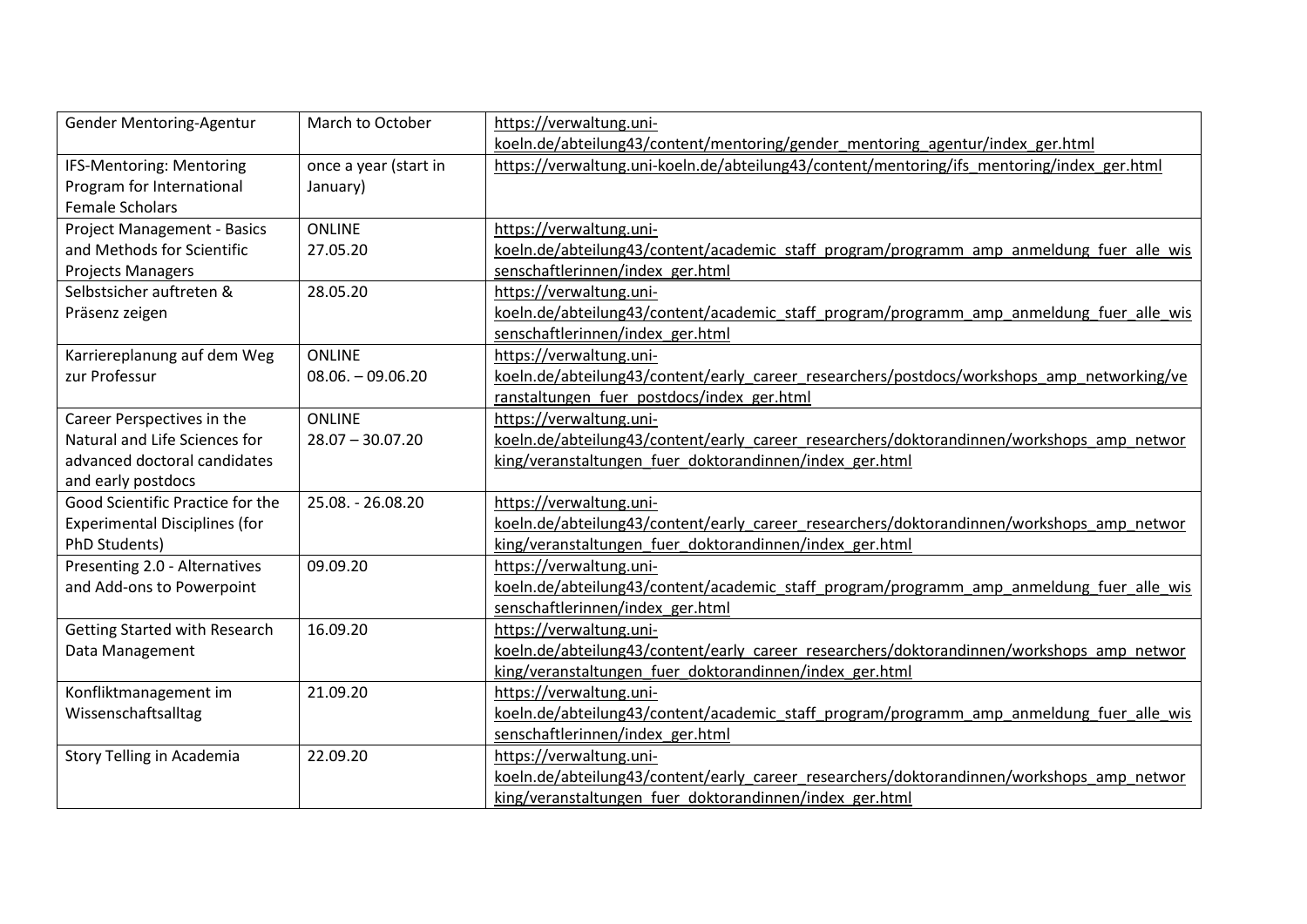| Stress-Resilience as a Career     | 23.09.20                 | https://verwaltung.uni-                                                                    |
|-----------------------------------|--------------------------|--------------------------------------------------------------------------------------------|
| Skill                             |                          | koeln.de/abteilung43/content/academic staff program/programm amp anmeldung fuer alle wis   |
|                                   |                          | senschaftlerinnen/index ger.html                                                           |
| Leadership Starter Kit for        | 28.09.20                 | https://verwaltung.uni-                                                                    |
| Doctoral Students for advanced    | $09:00 - 17:00$ h        | koeln.de/abteilung43/content/early career researchers/doktorandinnen/workshops amp networ  |
| doctoral candidates and early     |                          | king/veranstaltungen fuer doktorandinnen/index ger.html                                    |
| postdocs                          |                          |                                                                                            |
| Intermediate Leadership for       | 29.09.20                 | https://verwaltung.uni-                                                                    |
| advanced Postdocs                 |                          | koeln.de/abteilung43/content/early career researchers/postdocs/workshops amp networking/ve |
|                                   |                          | ranstaltungen fuer postdocs/index ger.html                                                 |
| <b>Effizientes Lesen</b>          | 30.09.20                 | https://verwaltung.uni-                                                                    |
|                                   |                          | koeln.de/abteilung43/content/academic staff program/programm amp anmeldung fuer alle wis   |
|                                   |                          | senschaftlerinnen/index ger.html                                                           |
| Scientific Presentation - Getting | $07.10 - 08.10.20$       | https://verwaltung.uni-                                                                    |
| it Right! (for PhD candidates)    |                          | koeln.de/abteilung43/content/early career researchers/doktorandinnen/workshops amp networ  |
|                                   |                          | king/veranstaltungen fuer doktorandinnen/index ger.html                                    |
| <b>Funding Opportunities for</b>  | 27.10.20                 | https://verwaltung.uni-                                                                    |
| Postdocs                          |                          | koeln.de/abteilung43/content/early career researchers/postdocs/workshops amp networking/ve |
|                                   |                          | ranstaltungen fuer postdocs/index ger.html                                                 |
| Moderationskompetenz für          | 29.10.20                 | https://verwaltung.uni-                                                                    |
| Wissenschaftler*innen             |                          | koeln.de/abteilung43/content/academic staff program/programm amp anmeldung fuer alle wis   |
|                                   |                          | senschaftlerinnen/index ger.html                                                           |
| Disputationstraining (für         | 02.11. - 03.11.20; 09:00 | https://verwaltung.uni-                                                                    |
| Doktorand*innen)                  | $-17:00h$                | koeln.de/abteilung43/content/early career researchers/doktorandinnen/workshops amp networ  |
|                                   |                          | king/veranstaltungen_fuer_doktorandinnen/index_ger.html                                    |
| <b>Writing Clearly</b>            | 04.11.20                 | https://verwaltung.uni-                                                                    |
|                                   |                          | koeln.de/abteilung43/content/academic_staff_program/programm_amp_anmeldung_fuer_alle_wis   |
|                                   |                          | senschaftlerinnen/index_ger.html                                                           |
| Academic Writing in the Natural   | 09.11. - 10.11.20        | https://verwaltung.uni-                                                                    |
| and Life Sciences (for PhD        |                          | koeln.de/abteilung43/content/early career researchers/doktorandinnen/workshops amp networ  |
| candidates)                       |                          | king/veranstaltungen fuer doktorandinnen/index ger.html                                    |